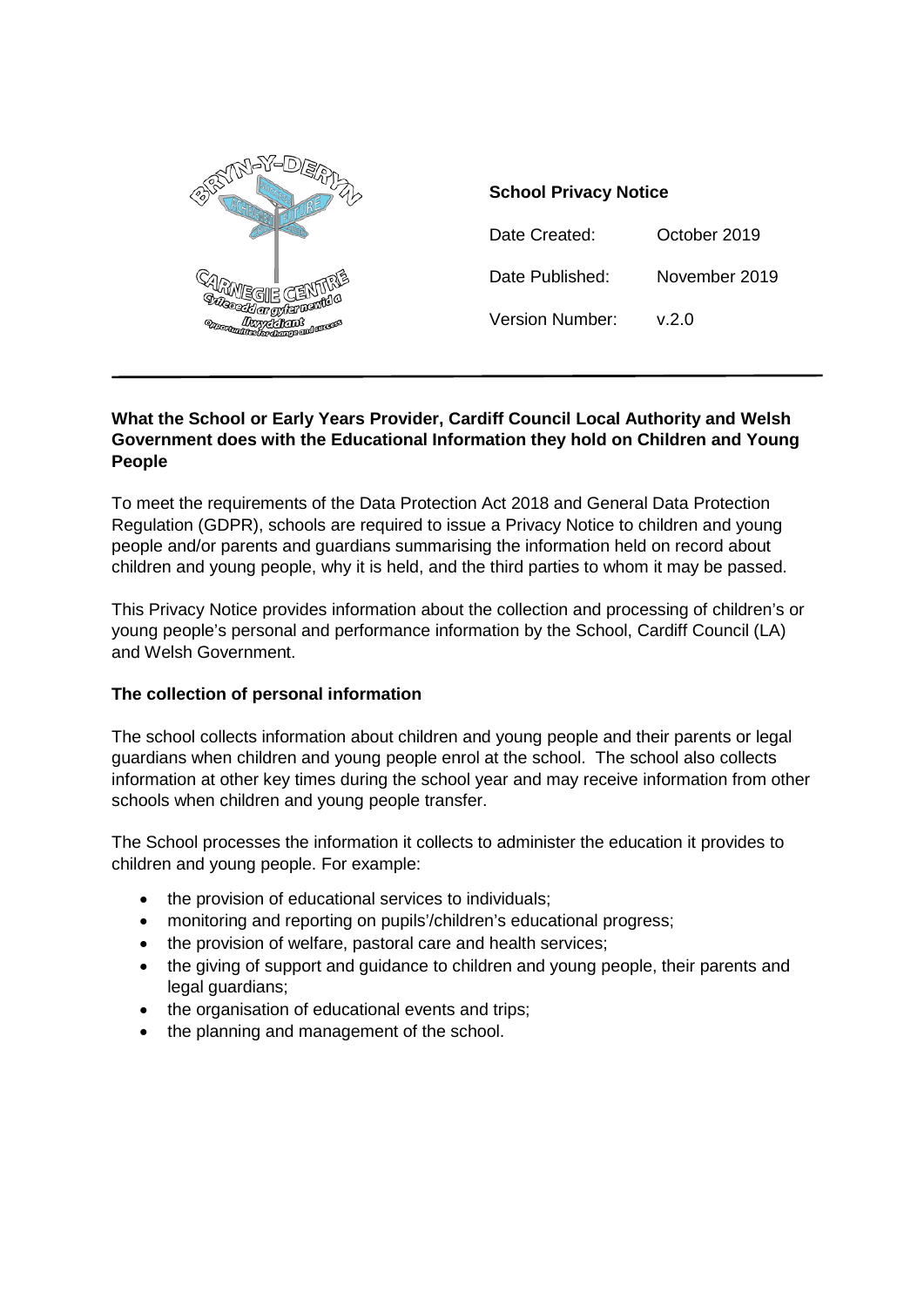# **Welsh Government and Local Authority (LA)**

The **Welsh Government** receives information on the school workforce and pupils directly from schools normally as part of statutory data collection which consists of the following:

- Post-16 data collection
- **Pupil Level Annual School Census (PLASC)**
- **Educated other than at school (EOTAS) pupil level collection**
- National data collection (NDC)
- **Attendance collection**
- **Welsh National Tests (WNT) data collection**
- The School Workforce Annual Census (SWAC)

In addition to the data collected as part of PLASC, the Welsh Government and Local Authorities also receives information regarding National Curriculum assessments, public examination results, and attendance data at individual pupil level which comes from Schools and /or Awarding Bodies (e.g. WJEC).

The Welsh Government uses this personal information for research (carried out in a way that ensures individual children and young people cannot be identified) and for statistical purposes, to inform, influence and improve education policy and to monitor the performance of the education service as a whole. Examples of the sort of statistics produced can be viewed at [www.wales.gov.uk/statistics.](http://www.wales.gov.uk/statistics) Further information is on the Welsh Governments' use of personal data is set out within the Welsh Governments' Privacy Policy which is available [here.](https://gov.wales/topics/educationandskills/schoolshome/schooldata/ims/datamanagementims/?lang=en) 

The LA also uses the personal information collected to do research. It uses the results of this research to make decisions on policy and the funding of schools, to calculate the performance of schools and help them to set targets. The research is carried out in a way that ensures individual children and young people cannot be identified.

## **Personal information held**

## **The categories of pupil information that we collect, hold and share include:**

- personal information (such as name, unique pupil number and address)
- characteristics (such as ethnicity, language, nationality, country of birth and free school meal eligibility)
- attendance information (such as sessions attended, number of absences and absence reasons)
- behavioural information (such as exclusions and any relevant alternative provision put in place)
- safeguarding information (such as court orders and professional involvement)
- special educational needs (including the needs and ranking)
- medical and administration (such as doctors information, child health, dental health, allergies, medication and dietary requirements)
- contact details, contact preferences, date of birth, identification documents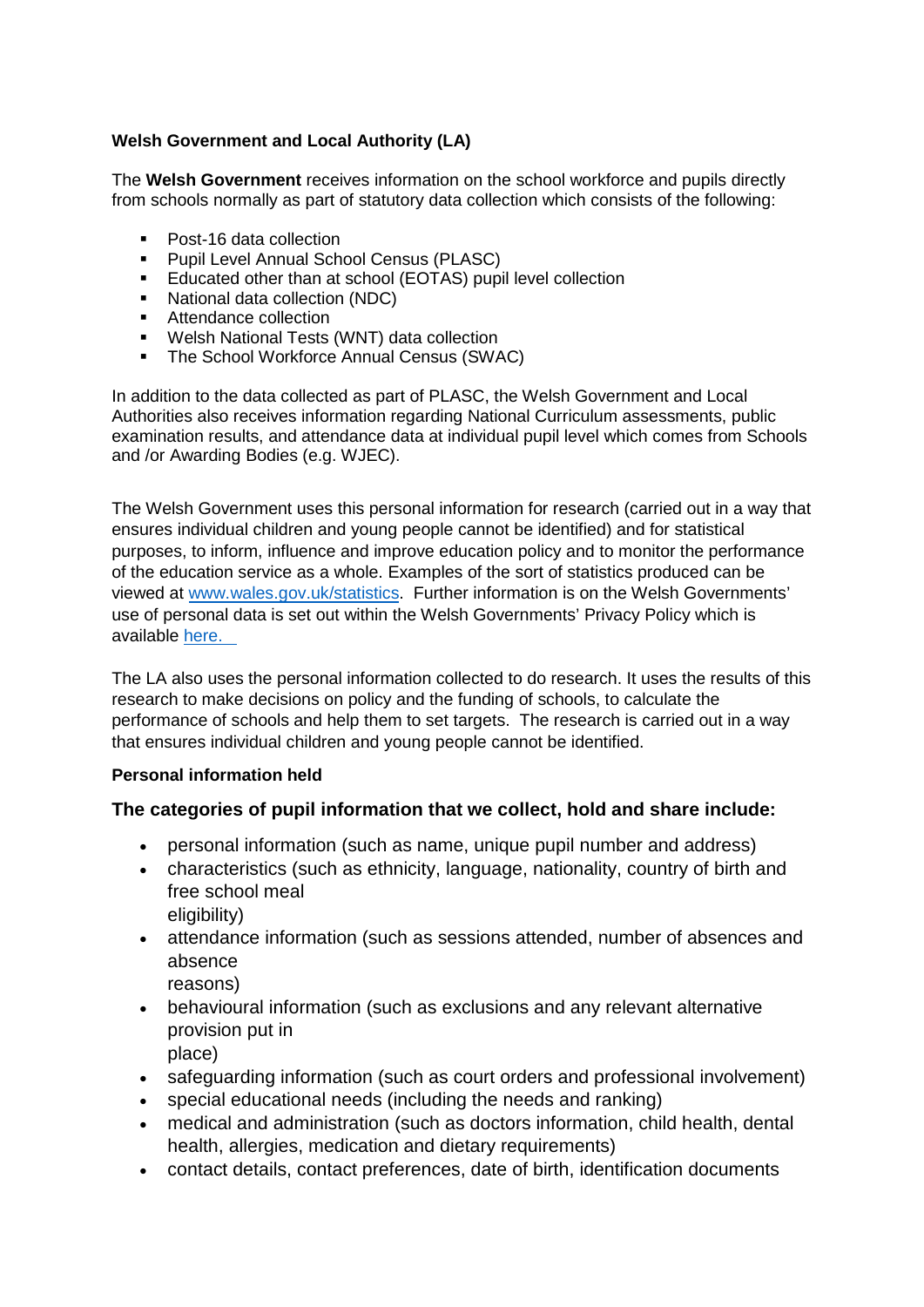- performance in internal and national assessments and examinations, assessment information
- pupil and curricular records
- details of any medical conditions, including physical and mental health
- details of any support received, including care packages, plans and support providers
- photographs
- CCTV images captured in school

# **Organisations which may share personal information**

Information held by the school, Early Years providers, LA and the Welsh Government on children and young people, their parents or legal guardians may also be shared with other organisations when the law allows and providing all appropriate steps are taken to keep the information secure, for example:

- other education and training bodies, including schools, when children and young people are applying for courses or training, transferring schools or seeking guidance on opportunities;
- bodies contracted to conduct research for the Welsh Government, LA and schools/Early Years providers with appropriate steps taken to ensure that the information secure;
- central and local government for the planning and provision of educational services;
- social services and other health and welfare organisations where there is a need to share information to protect and support individual children and young people;
- management Information System (MIS) providers in order to ensure that system functionality and accuracy is maintained;
- the Council's and or Schools approved suppliers of the schools 'cashless' system to ensure all pupils, parents & guardians with parental responsibility and school staff are able to use it as appropriate;
- the Central South Consortium Joint Education System (CSCJES) to support regional statistical analysis as required by Welsh Government;
- various regulatory bodies, such as ombudsmen and inspection authorities, where the law requires that information be passed on so that they can do their work;
- the Office of National Statistics (ONS) in order to improve the quality of migration and population statistics

Children and young people have certain rights under the Data Protection Act and General Data Protection Regulation, including a general right to be given access to personal data held about them by any "data controller." The law allows that, by the age of 13, children and young people have sufficient maturity to understand their rights and to make an individual right request themselves if they wish. A parent would be expected to make a request on a child's behalf if the child is younger. If you wish to access your personal data, or that of your child, then please contact the relevant organisation in writing.